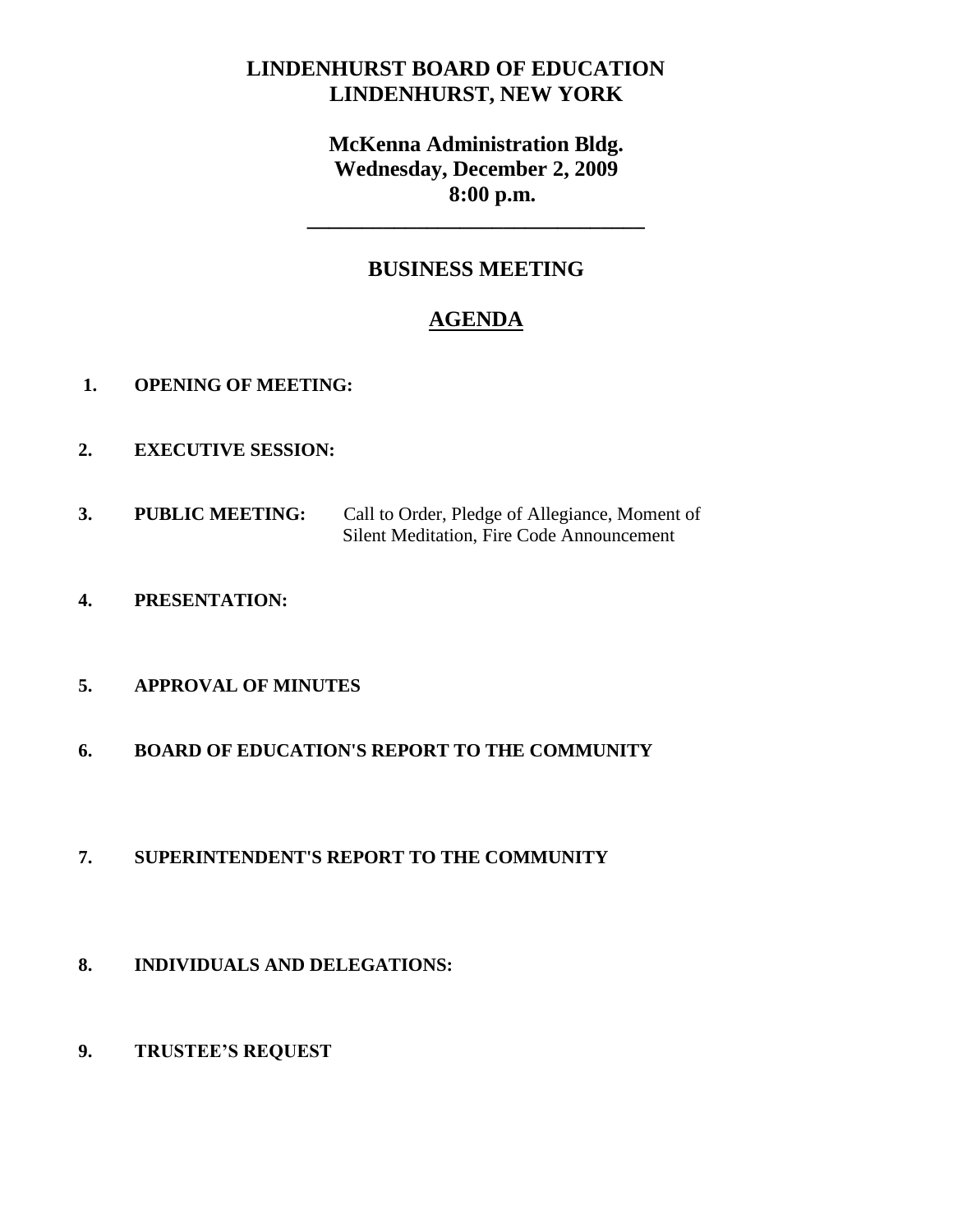## **10. SUPERINTENDENT'S RECOMMENDATIONS**

## **a. Recommendation: BOARD POLICY # 8410 – STUDENT TRANSPORTATION**

#### **First Reading – No Vote to be taken**

## **A new board policy or revision of current board policy requires two readings.**

Recommended Action: Upon a motion made by Seconded by \_\_\_\_\_\_\_\_\_\_\_\_, the following proposed policy is offered for a first reading.

### **STUDENT TRANSPORTATION**

The Board of Education affirms its goal of providing a safe and economical transportation system for district students. Transportation shall be provided at district expense to those students who are eligible as authorized by the Board.

Transportation will be provided on the basis of the individual grades in which students are enrolled and the distance they live from the school attended. Eligibility will be determined based on the following schedule:

| K through 5 | $\frac{3}{4}$ mile or more   |
|-------------|------------------------------|
| Grades 6-8  | 1 mile or more               |
| Grades 9-12 | $1\frac{1}{2}$ miles or more |

General private or parochial transportation needs per current state education regulations require the need to transport pupils up to a 15 mile radius from the pupil's home to the school location.

The major objectives in the management of the student transportation program shall include the following:

- 1. to provide efficient, effective and safe service;
- 2. to ensure that all students whose disability or distance from school requires them to receive necessary transportation do, in fact, receive it;
- 3. to adapt the system to the demands of the instructional program;
- 4. to review at least once a year school bus schedules and routing plans to ensure that maximum efficiency and safety are maintained; and
- 5. to review at least once a year the eligibility for transportation of students residing in the district, to ensure that all entitled to the services receive them.

The Superintendent of Schools shall be responsible for administering the transportation program. The program shall comply with all applicable laws, regulations and policies established by federal, state and local authorities.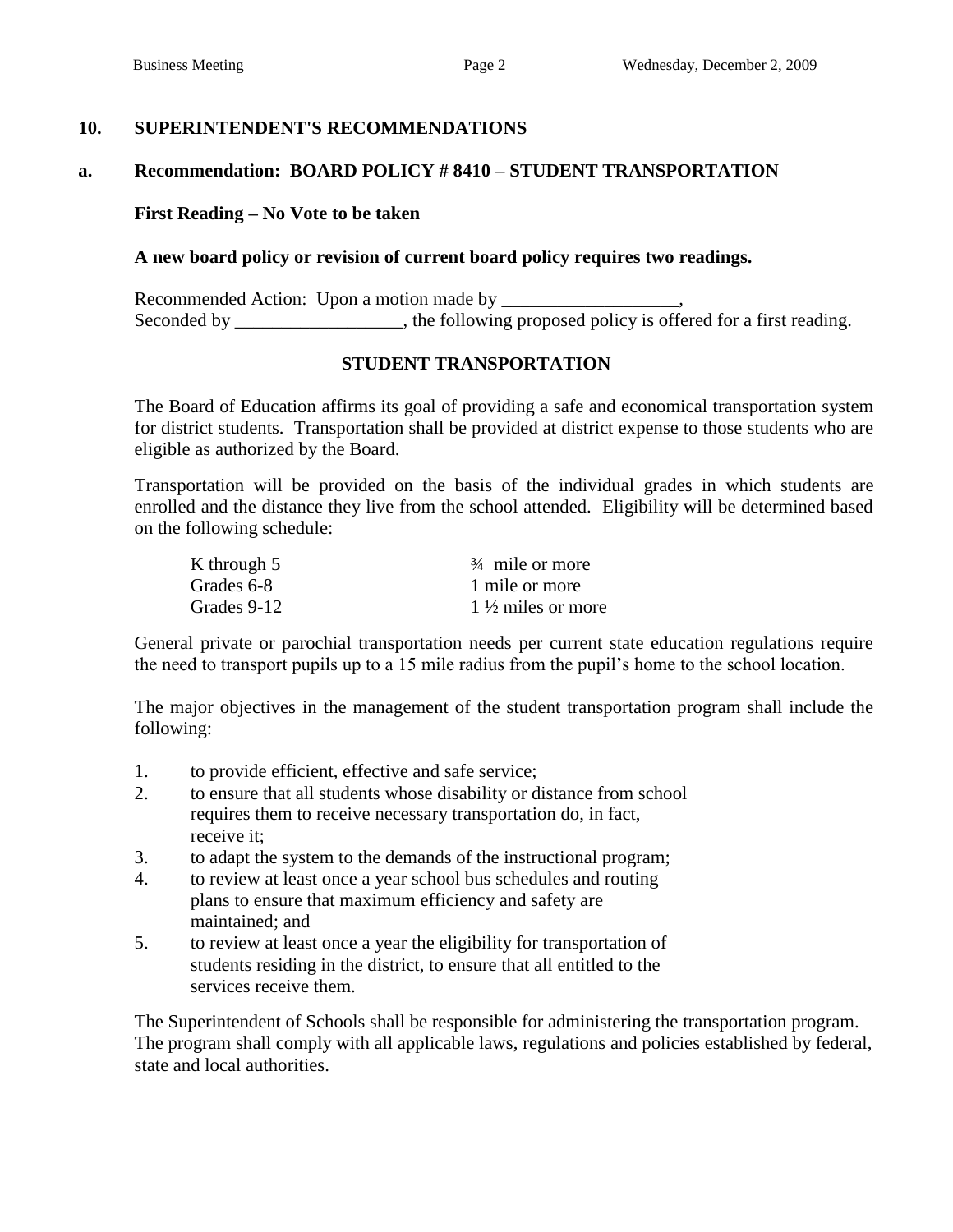## **PROVISIONS FOR THE TRANSPORTION OF PUPILS**

## 1. Contracts for Transportations

It is the current policy of the Lindenhurst Board of Education to award a contract to the lowest responsible bidder for the general transportation needs of the district. Said contract shall not become valid and binding upon either party unit it has been approved by the superintendent of schools and the commissioner of education. Such contracts may be made for a period not exceeding five years if such terms are approved by the voters.

2. Transportation of Students with Disabilities

The Lindenhurst School District also provides transportation by contracted vehicles for pupils who are physically or mentally handicapped to schools within the district, or to special schools for severely handicapped children when such schools are within a fifty mile radius of the pupil's home.

Cross-ref: 5300, Code of Conduct

Ref: Education Law §§305(14); 1501-b; 1807; 3602(7); 3623; 3635 et seq. *Matter of Handicapped Child*, 24 EDR 41 (1984) *Matter of Zakrezewski*, 22 EDR 381 (1983) *Matter of Nowak*, 22 EDR 91 (1982) *Matter of Fox*, 19 EDR 439 (1980)

(Adoption date: February 4, 2009)

Revised: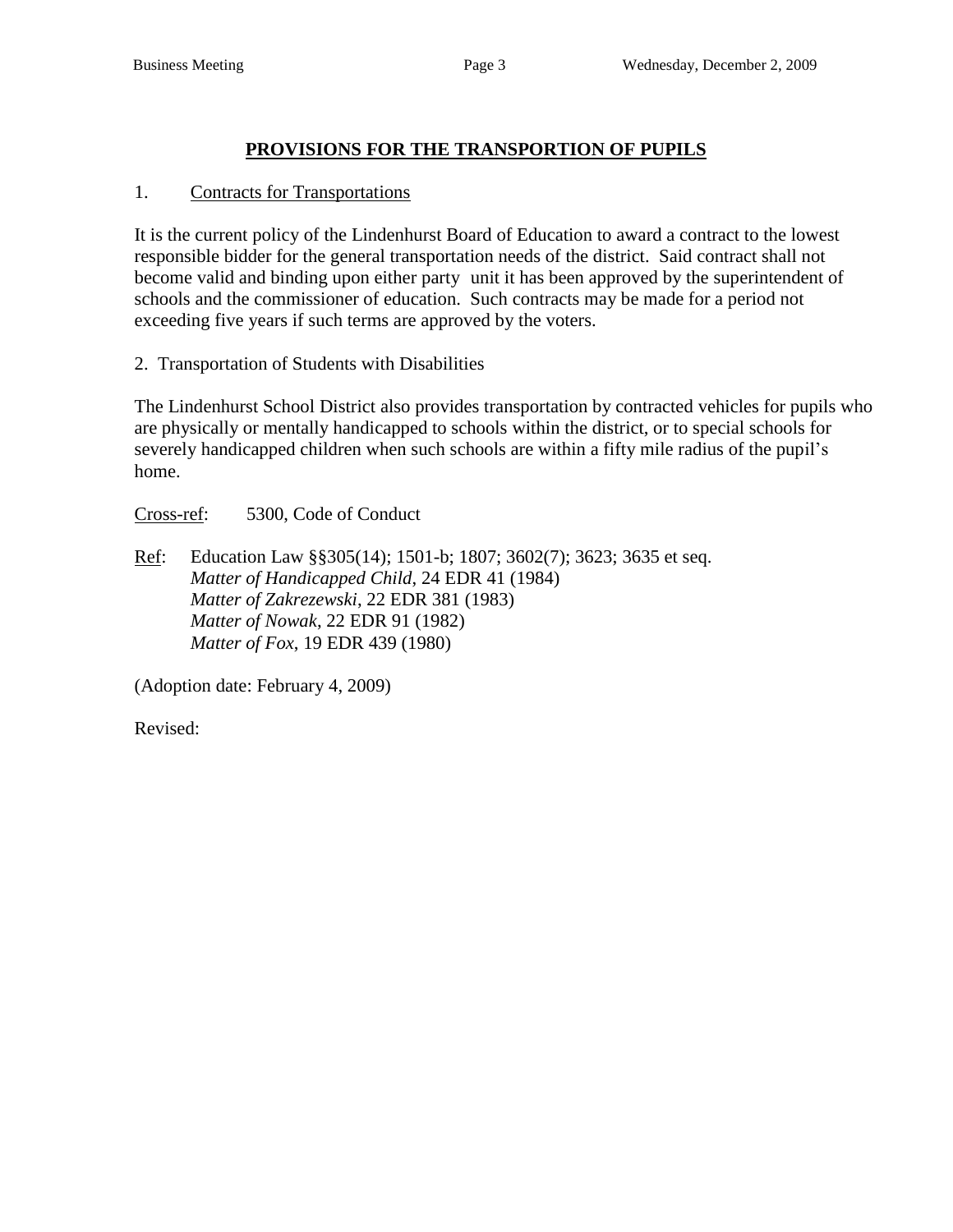## **b. Recommendation: FIELD TRIPS**

Recommended Action: Upon a motion made by \_\_\_\_\_\_\_\_\_\_\_\_\_\_ Seconded by \_\_\_\_\_\_\_\_\_\_\_\_\_\_\_, the following resolution is offered

RESOLVED that the Board of Education, upon the recommendation of the Superintendent, approves the following field trip (s):

## **Bower**

| Wed.                | March 10, 2010   |            | Fifty-one fifth graders to Manhattan to see "The Lion King".<br>Students will be transported via bus.                                    |  |  |
|---------------------|------------------|------------|------------------------------------------------------------------------------------------------------------------------------------------|--|--|
| <b>High School</b>  |                  |            |                                                                                                                                          |  |  |
| Tues.               | Dec. 8, 2009     |            | Date Change<br>40 Sports Marketing students to Yankee Stadium each date.                                                                 |  |  |
| Thurs.              | Dec. 10, 2009    |            | These trips were originally scheduled for Nov. 18, and 19,<br>approved on October 21, 2009.                                              |  |  |
| Saturday            | January 30, 2010 |            | Approximately 18 Music students to the Metropolitan Opera<br>House in New York City                                                      |  |  |
| Thurs.              | April 22, 2010   |            | Approximately 48 ninth grade science students to Robert<br>Moses and Sunken Meadow State Parks. Students will<br>be transported via bus. |  |  |
| Note: See enclosed  |                  |            |                                                                                                                                          |  |  |
| Vote on the motion: |                  | Yes:       |                                                                                                                                          |  |  |
|                     |                  | No:        |                                                                                                                                          |  |  |
|                     |                  | Abstained: |                                                                                                                                          |  |  |

Motion carried/defeated.

## **c. Recommendation: BUDGET TRANSFERS**

Recommended Action: Upon a motion made by \_\_\_\_\_\_\_\_\_\_\_\_\_\_\_\_\_\_\_, Seconded by \_\_\_\_\_\_\_\_\_\_\_\_\_\_\_, the following resolution is offered

RESOLVED that the Board of Education, upon the recommendation of the Superintendent, approve the attached Budget Transfers totaling \$340,169.47

Note: See enclosed

Vote on the motion: Yes:

No:

Abstained:

Motion carried/defeated.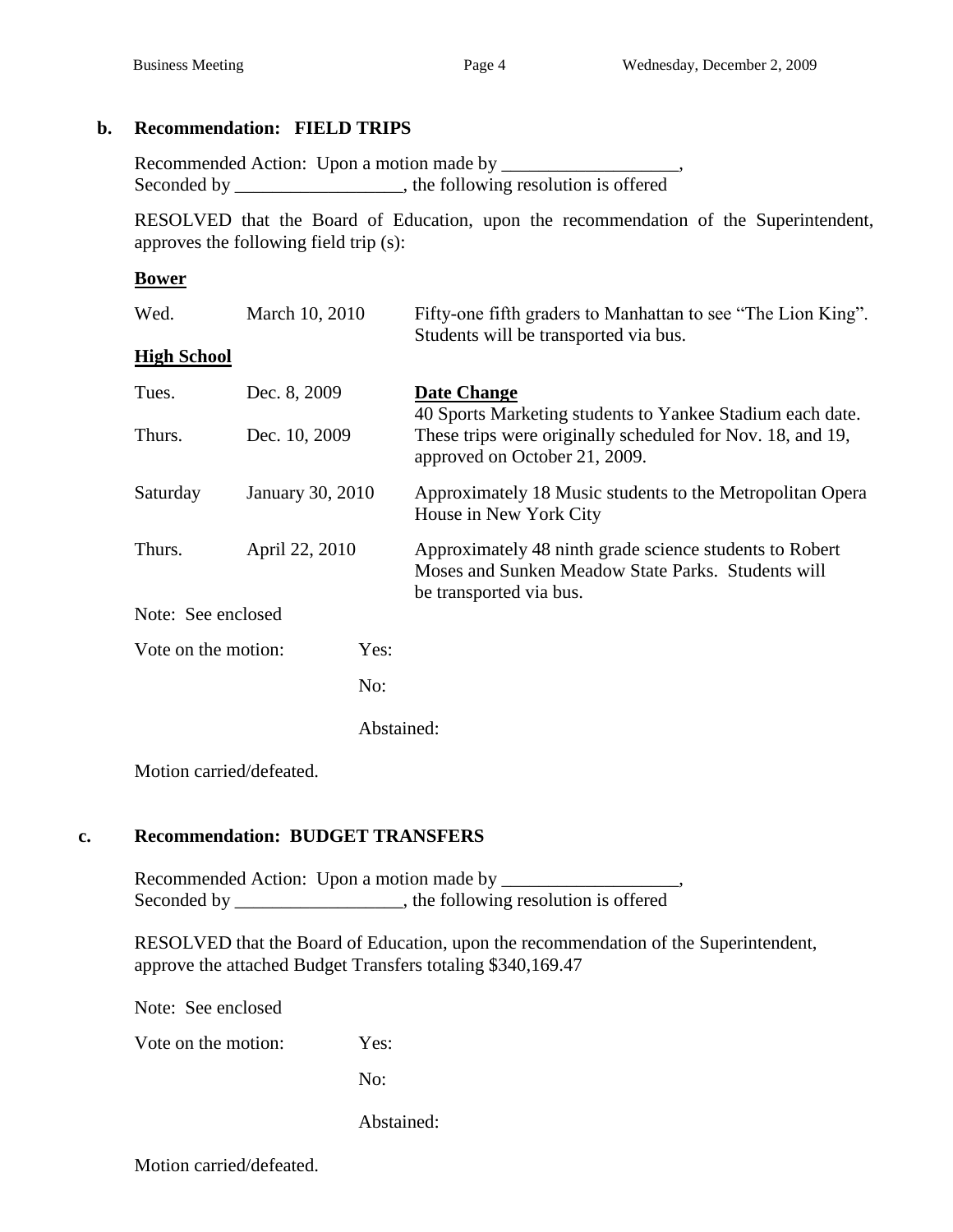## **d. Recommendation: OBSOLETE EQUIPMENT**

Recommended Action: Upon a motion made by \_\_\_\_\_\_\_\_\_\_\_\_\_\_\_\_\_\_\_, Seconded by \_\_\_\_\_\_\_\_\_\_\_\_\_\_\_, the following resolution is offered

RESOLVED that the Board of Education, upon the recommendation of the Superintendent, approves the disposal of the following equipment:

| <b>ADMINISTRATION -</b>  | 1 H.P. Fax 1240 Fax Machine Serial # CN4ADFJ5CJ<br>1 H.P. Fax 1240 Fax Machine Serial # CN4AEFJ2RC<br>1 H.P. 1050 Fax Machine Lind # 200489<br>1 NoteMaster Samsung Laptop Serial #9IAD800064<br>1 AlphaSmart Dana 50-Pro Word Processor<br>Serial # DANA-AA-0303-10356AQ<br>Old frequency Soundfield Receivers – See attached<br>Various computer equipment – See attached. |  |
|--------------------------|------------------------------------------------------------------------------------------------------------------------------------------------------------------------------------------------------------------------------------------------------------------------------------------------------------------------------------------------------------------------------|--|
| Note: See enclosed       |                                                                                                                                                                                                                                                                                                                                                                              |  |
| Vote on the motion:      | Yes:                                                                                                                                                                                                                                                                                                                                                                         |  |
|                          | No:                                                                                                                                                                                                                                                                                                                                                                          |  |
| Motion carried/defeated. | Abstained:                                                                                                                                                                                                                                                                                                                                                                   |  |

## **e. Recommendation: BOTTLED WATER PRICE INCREASE**

Recommended Action: Upon a motion made by Seconded by \_\_\_\_\_\_\_\_\_\_\_\_\_\_, the following resolution is offered

RESOLVED that the Board of Education, upon the recommendation of the Superintendent, Increase the district bottled water prices by .10 to \$1.10 for 16.9 ounce bottles and .10 to \$ .65 for 8 ounce bottles.

Note: See enclosed

Vote on the motion: Yes:

No:

Abstained:

Motion carried/defeated.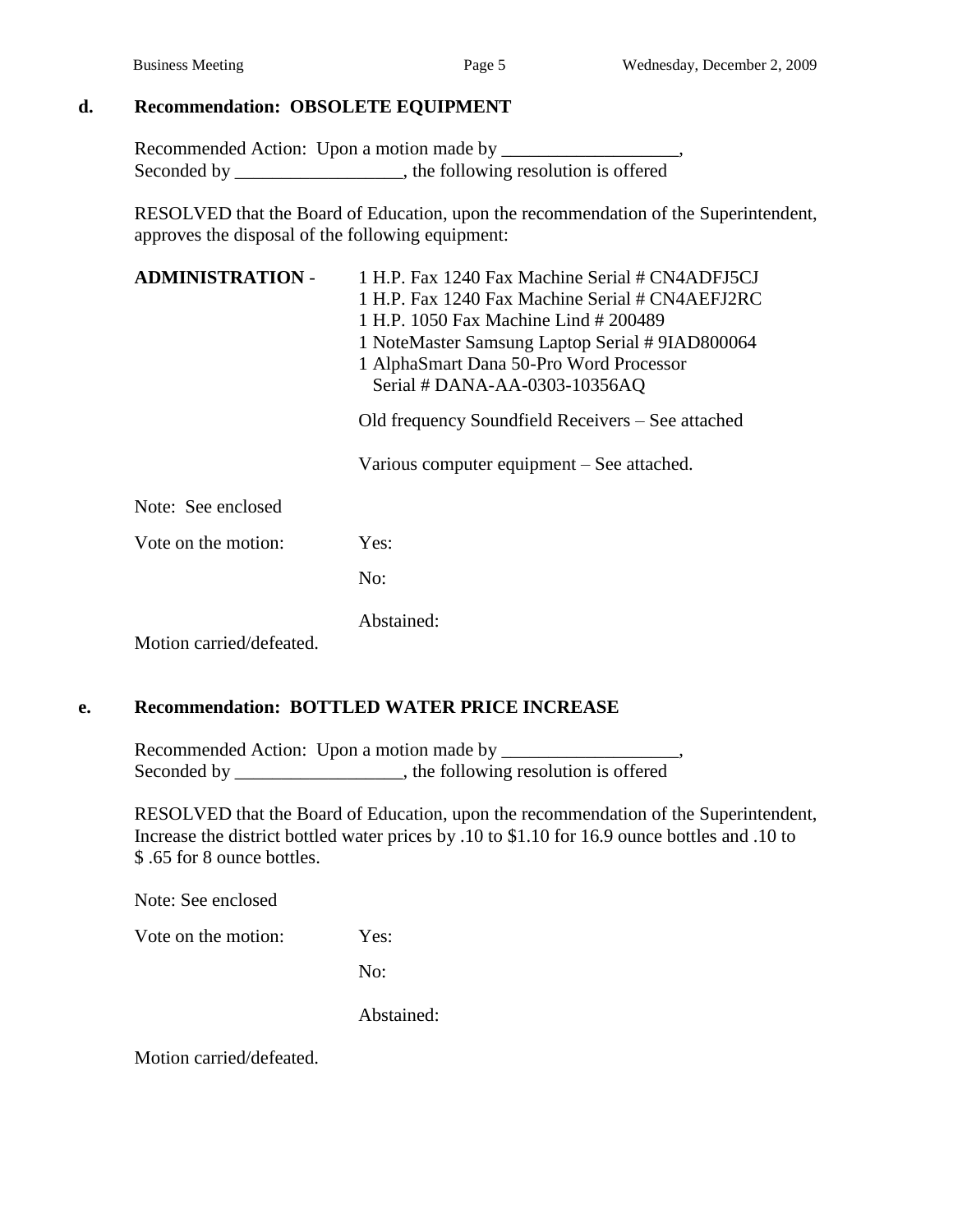## **f. Recommendation: 403B AMENDMENT**

Recommended Action: Upon a motion made by \_\_\_\_\_\_\_\_\_\_\_\_\_\_\_\_\_\_\_, Seconded by \_\_\_\_\_\_\_\_\_\_\_\_\_\_\_, the following resolution is offered

**WHEREAS**, THE Lindenhurst UFSD ("District") maintains the Lindenhurst 403(b) Retirement Plan ("Plan"); and

**WHEREAS,** THE Plan was duly adopted on the 17<sup>th</sup> day of October, 2008 by the District's Board of Education ("Board"); and

**WHEREAS**, the Board desires to restate and amend the Plan as regards section 2.1 of the Plan is hereby reinstated and amended to read as follows:

#### 2.1 **Eligibility**

**Each Employee shall be eligible to participate in the Plan and elect to have Elective Deferrals made on his or her behalf hereunder immediately upon becoming employed by the Employer.**

BE IT FURTHER RESOLVED that the Plan, as restated and amended by hereby approved and adopted.

Note: See enclosed

Vote on the motion: Yes:

No:

Abstained:

Motion carried/defeated.

## **g. Recommendation: DONATION**

Recommended Action: Upon a motion made by \_\_\_\_\_\_\_\_\_\_\_\_\_\_\_\_\_\_\_, Seconded by \_\_\_\_\_\_\_\_\_\_\_\_\_\_\_, the following resolution is offered

RESOLVED that the Board of Education, upon the recommendation of the Superintendent, Accepts a donation of \$500.00 from Atlantic Hyundai in West Islip to be used for the Senior High CIA (Character in Action) Club.

Note: See enclosed

Vote on the motion: Yes:

No:

Abstained:

Motion carried/defeated.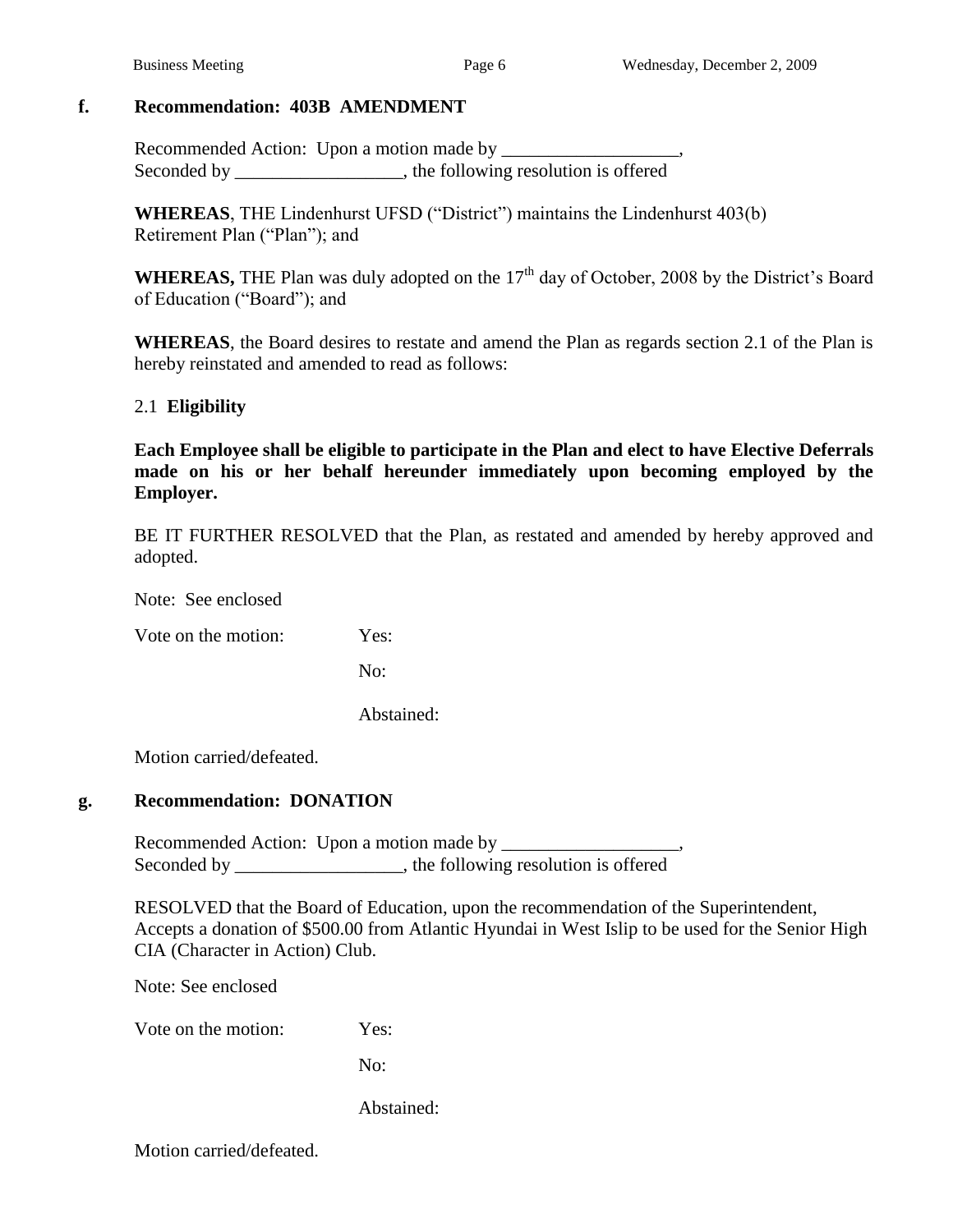# **11. SCHEDULES**

| Schedule | A-1 No. 3 PE       | <b>Intramural Assignments</b>                               |  |
|----------|--------------------|-------------------------------------------------------------|--|
| Schedule | A-1 No. 6-S        | <b>Athletic Supervision</b>                                 |  |
| Schedule | A-1 No. 8-C        | <b>Coaching Assignments</b>                                 |  |
| Schedule | A-2 No. 7          | Personnel, Instructional – Leave of Absence                 |  |
| Schedule | A-3 No. 34         | Personnel, Instructional Appointments                       |  |
| Schedule | A-3 No. 35         | Personnel, Instructional Appointments                       |  |
| Schedule | A-3 No. 36         | Personnel, Instructional Appointments                       |  |
| Schedule | A-5 No. 1          | Personnel, Instructional - Tenure                           |  |
| Schedule | AS-3 No. 10        | <b>Substitute Personnel Appointments</b>                    |  |
| Schedule | B-1 No. 3          | Non-Instructional Personnel Resignations or<br>Terminations |  |
| Schedule | B-3 No. PT 9       | Non-Instructional Appointments – Part Time                  |  |
| Schedule | B-3 No. S 10       | Non-Instructional Appointments – Substitute<br>Personnel    |  |
| Schedule | No. 18<br>D        | <b>Pupil Personnel Services</b>                             |  |
| Schedule | <b>OA/C No. 12</b> | <b>Outside Agencies/Consultants</b>                         |  |